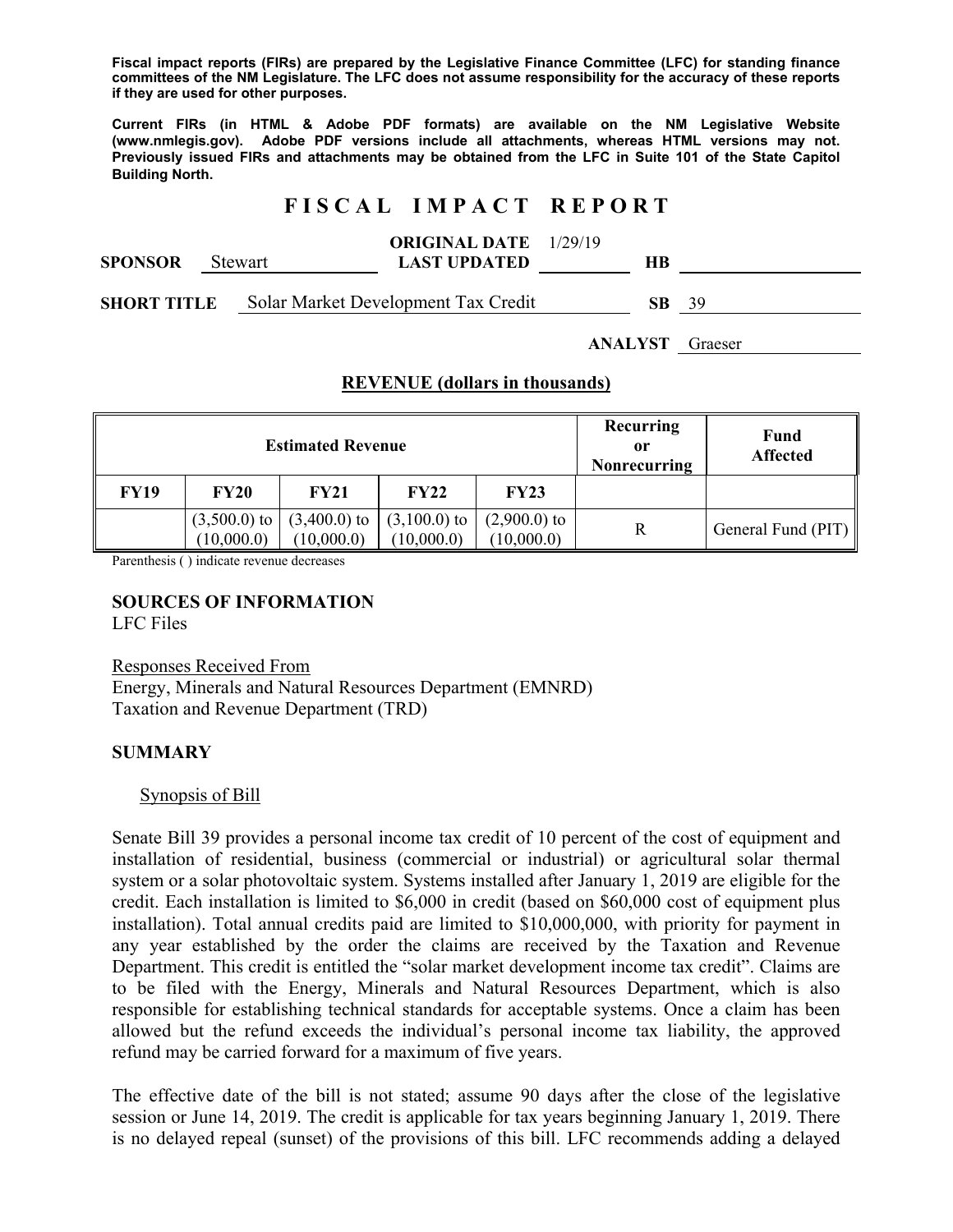#### **Senate Bill 39– Page 2**

repeal date, perhaps of December 31, 2021 to be consistent with the delayed repeal of the federal renewable energy and solar tax credits.

### **FISCAL IMPLICATIONS**

Based on EMNRD data for the period 2010-2014, the average cost of a creditable solar system was \$28,000; the average credit was \$2,764 and there were about .55 systems installed per year per 1,000 population.

Based on the LFC Personal Income Tax Model based on comprehensive information for the 2015 Tax Year, about 20 percent of all returns report at least \$2,800 annually in total PIT liability.

It is expected that the average number of installations will be similar to the historical data. While average equipment costs have fallen, the Trump Administration imposed up to a 30% tariff as of January 2018. The tariff continues for four years with some carveouts. Since 80% of the cost of an installed system is attributed to equipment cost, the average price during the 2018 -2021 period may rise above baseline by up to 20 percent. The federal 22 percent to 30 percent renewable energy credit has been renewed through the end of 2021. There has been a systemic increase in soft costs, including installation labor, profit, permitting fees, etc over the course of time while module costs have plummeted.

Installations installed from January 1, 2019 will be eligible for credit. However, EMNRD will not approve any credit applications until after the June 14, 2019 effective date of the bill. Some of these approved claims will be rendered on amended 2017 or 2018 income tax returns, but the majority will be claimed on 2019 tax returns filed in the spring of 2020. Because only 20 percent of filed returns have liability in excess of the average credit amount, some portion of claims will be rolled over to 2020 or 2021.

LFC has had some difficulty determining the historical volume of installations in the state over the last three years but is continuing to pursue this information.

It should also be noted that pursuant to the provisions of 7-36.21.2 NMSA 1978, residential solar installations are not valued for property tax purposes. This is largely a local incentive, not a statelevel one and does not affect the state general fund. Solar and wind equipment sold to governments are exempt from gross receipts taxes (7-9-54.3 NMSA 1978), but most private installations generate both gross receipts tax and property tax.

Based on the average level of installations when the \$3,000,000 cap was in place, enhanced by the estimated number of installations that were not creditable because of the cap, LFC staff expect the total general fund cost and number of additional installations pursuant to the provisions of this bill to be approximately as follows: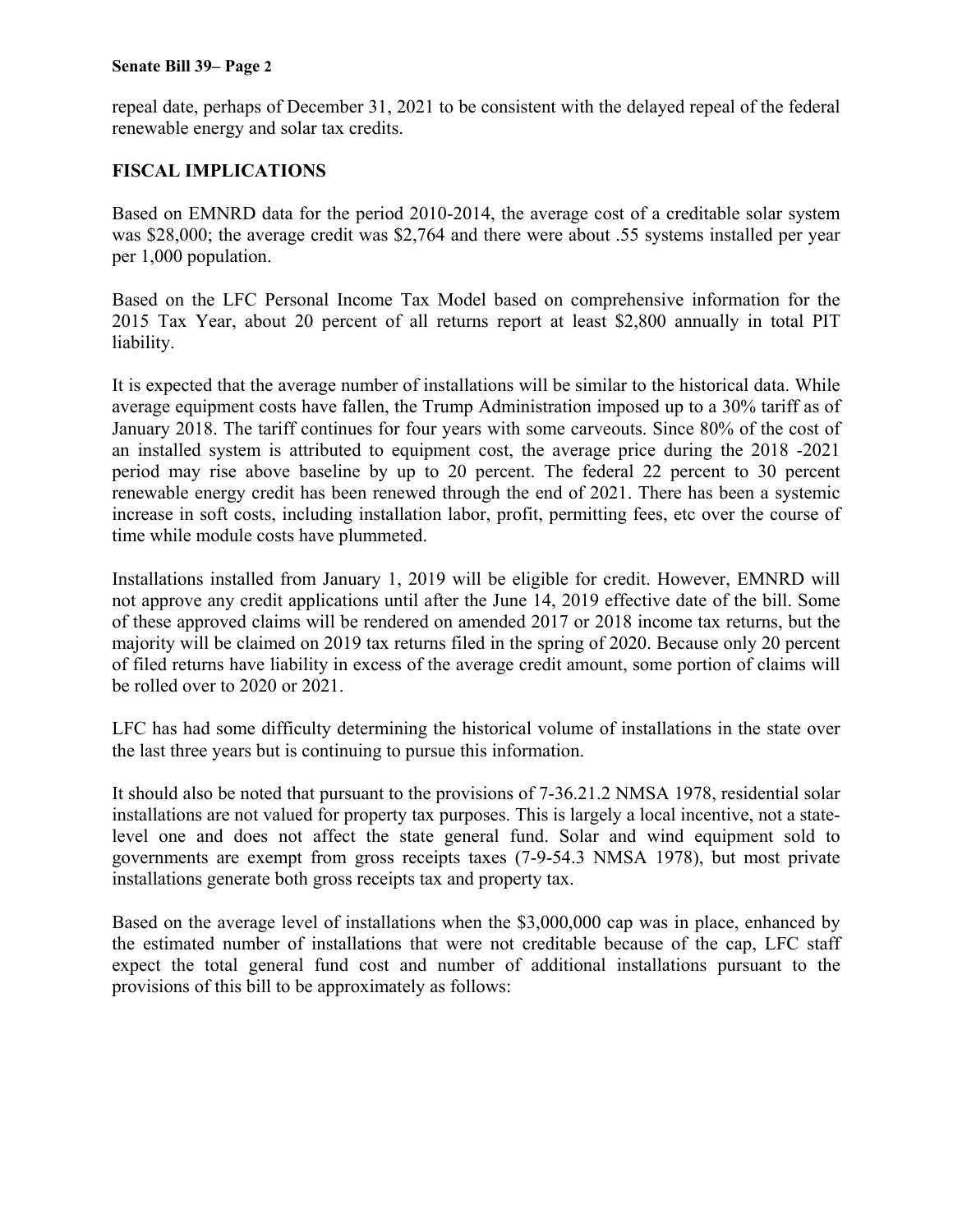|                                                                                                                                                                                                                                       | <b>FY 19</b> | <b>FY20</b> | <b>FY21</b> | FY <sub>22</sub> | <b>FY23</b> |
|---------------------------------------------------------------------------------------------------------------------------------------------------------------------------------------------------------------------------------------|--------------|-------------|-------------|------------------|-------------|
| After tax price (\$ thousands)                                                                                                                                                                                                        | $-5203$      | $-$1,9607$  | $-51,895$   | $-51,771$        | $-51,680$   |
| Additional Installations (assume .3 price elasticity)                                                                                                                                                                                 |              | 62          | 60          | 57               | 54          |
| <b>State Credit Amount</b>                                                                                                                                                                                                            | \$343        | \$3.543     | \$3,416     | \$3,122          | \$2,911     |
| ** FY 19 State Credit -- assumes that installations in the first half of CY 19 would be creditable and claimed on an<br>amended 2017 tax return, but that approvals by EMNRD would be sufficiently slow that only a small fraction of |              |             |             |                  |             |

claims would be paid within FY 19.

Jobs impact would be proportionally modest.

Because the bill establishes a \$10 million annual cap, the revenue table exhibits a range of impact from a realistic expectation of impact to the cap amount.

TRD on the other hand, in consultation with EMNRD expects the full amount of the credit to be claimed from the beginning.

TRD conferred with EMNRD and researched market costs for a photovoltaic systems. The range of cost for a 4 kW system – the most common size system for New Mexico – is \$14,000 - \$20,000. EMNRD anticipates as many as 4000 applications during the first year of the new tax credit. Thus, TRD anticipates that the credit will reach the aggregate cap each of the first five years of the new program. '

This bill narrows the personal income tax (PIT) base. See *Significant Issues* for more information.

This bill creates a new tax expenditure with a cost that is difficult to determine but likely significant. LFC has serious concerns about the significant risk to state revenues from tax expenditures and the increase in revenue volatility from erosion of the revenue base. The committee recommends the bill adhere to the LFC tax expenditure policy principles for vetting, targeting, and reporting or be held for future consideration.

This bill may be counter to the LFC tax policy principle of adequacy, efficiency, and equity. Due to the increasing cost of tax expenditures, revenues may be insufficient to cover growing recurring appropriations. This is particularly true for this bill that establishes an annual cap of \$10 million, whereas the precursor solar credit was capped for both personal income tax and corporate income tax together at \$3 million. This creates a great deal of general fund risk.

Estimating the cost of tax expenditures is difficult. In this case, the precursor credit was capped at \$3 million and, in the last year or two of the credit, an unknown number of otherwise creditable systems did not receive credit approval because of the cap. LFC staff are basically guessing at the number of systems which would be installed that would be creditable when the cap is increased. The fiscal estimate could easily be exceeded.

### **SIGNIFICANT ISSUES**

In previous personal income tax credits, including the former solar market development credit, the legislature has chosen to implement a collateral corporate income tax credit. This bill would not allow a solar credit to be claimed on regular corporate income tax returns. However, the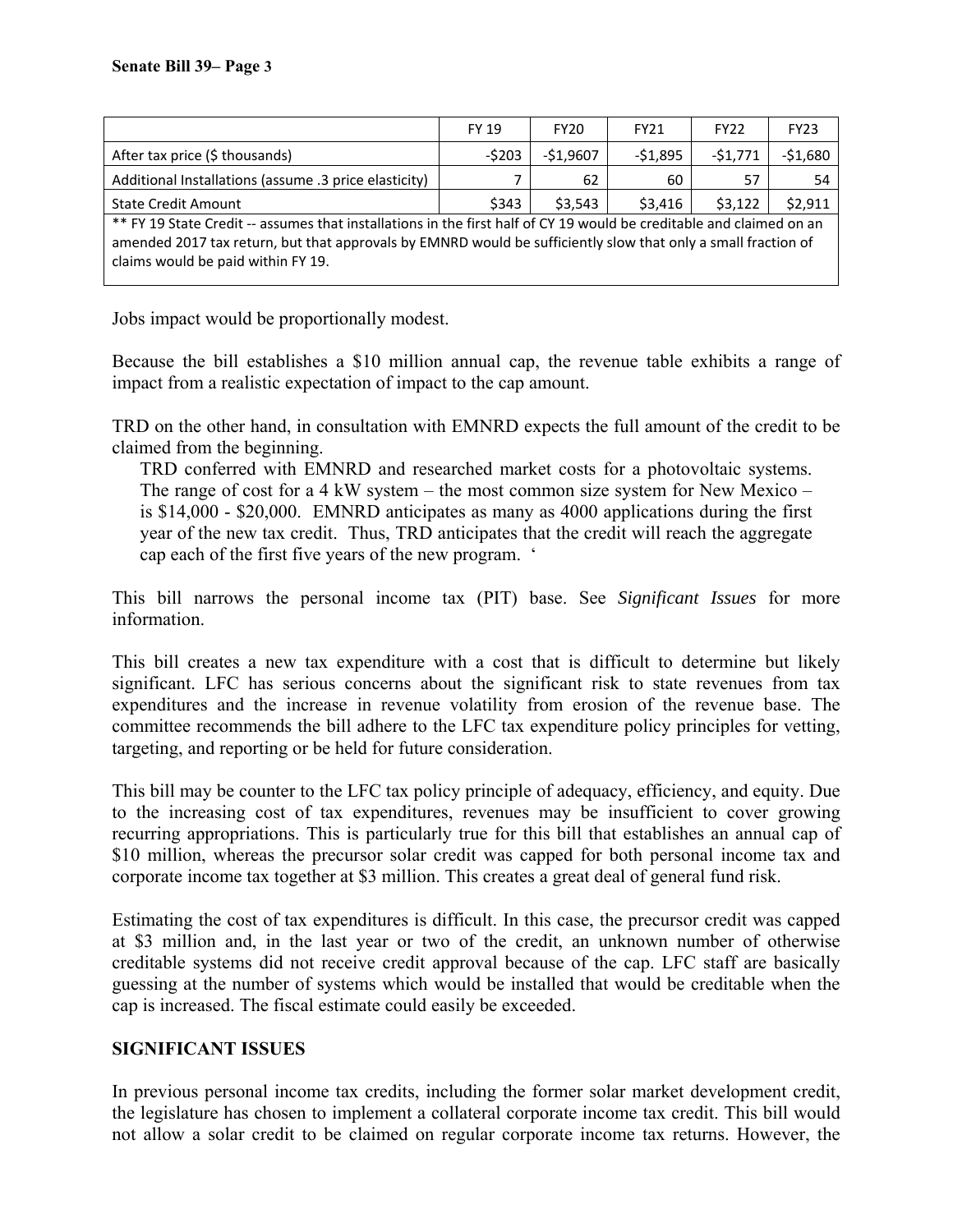advent of virtually universal acceptance and use of pass-through entities (PTEs), including Sub-S corporations, Limited Liability Companies (LLCs), partnerships, limited liability partnerships, and others is critical. This proposed credit can be claimed on personal income tax returns reporting income and liability from PTEs. means that the credit can be claimed.

The precursor credit allowed up to a \$9,000 credit per installation. This bill has reduced that to \$6,000. The average or typical installation is 5 KW, with an average cost of about \$28,000. Thus, the reduction to \$6,000 maximum will have very little impact on overall general fund costs.

# **PERFORMANCE IMPLICATIONS**

The LFC tax policy of accountability is met with the bill's requirement to report annually to an interim legislative committee regarding the data compiled from the reports from taxpayers taking the deduction and other information to determine whether the deduction is meeting its purpose.

# **ADMINISTRATIVE IMPLICATIONS**

TRD recommends all tax incentive legislation include specific standardizations to facilitate operational efficiency.

- tax credits programs should be limited to five year periods. This term facilitates a market-facing analysis, whereby market changes can be acted upon by legislators.
- Credits should not be refundable, but they should incorporate a standardized carryforward period of three years. This limits the evaluation period of any tax credit incentive to a total of eight years, and limits the fiscal obligation to a period of three years after expiration.
- Legislation should require tax filers to apply for any credit within 12 months of the calendar year the filer qualified for the credit. This incentivizes the filer to use the credit program timely, or risk losing eligibility due solely to their nonfeasance.

## **TECHNICAL ISSUES**

TRD notes the following technical issue: "…although this legislation repeals the expired tax credit, the prior statute specified a 10-year carry forward for unused credit amounts. There remains approximately \$2.4 million in credits under the expired statute. Therefore, to differentiate between the competing statutes and facilitate accurate reporting, TRD recommends that the new legislation receive a unique name."

This bill does not contain a delayed repeal date. LFC usually recommends adding a delayed repeal date. The federal credit is scheduled to expire for systems installed after December 31, 2021. The effect on the solar industry of losing a 30% credit will be substantial. Losing the federal 22% credit and the state 10% may be unwise, even though the 15% safeguard tariff will end on December 31, 2021. With these multiple changes in provisions, it might be wise to allow a few years of transition before the state credit also expires.

The following assertion should be validated by TRD's attorneys. Approximately 20% of the total New Mexico tax liability paid for TY 2015 was paid on Schedule B returns filed either by firstyear New Mexico residents or residents of other states reporting business income from New Mexico. The solar market development credit proposed in this bill may violate the venerable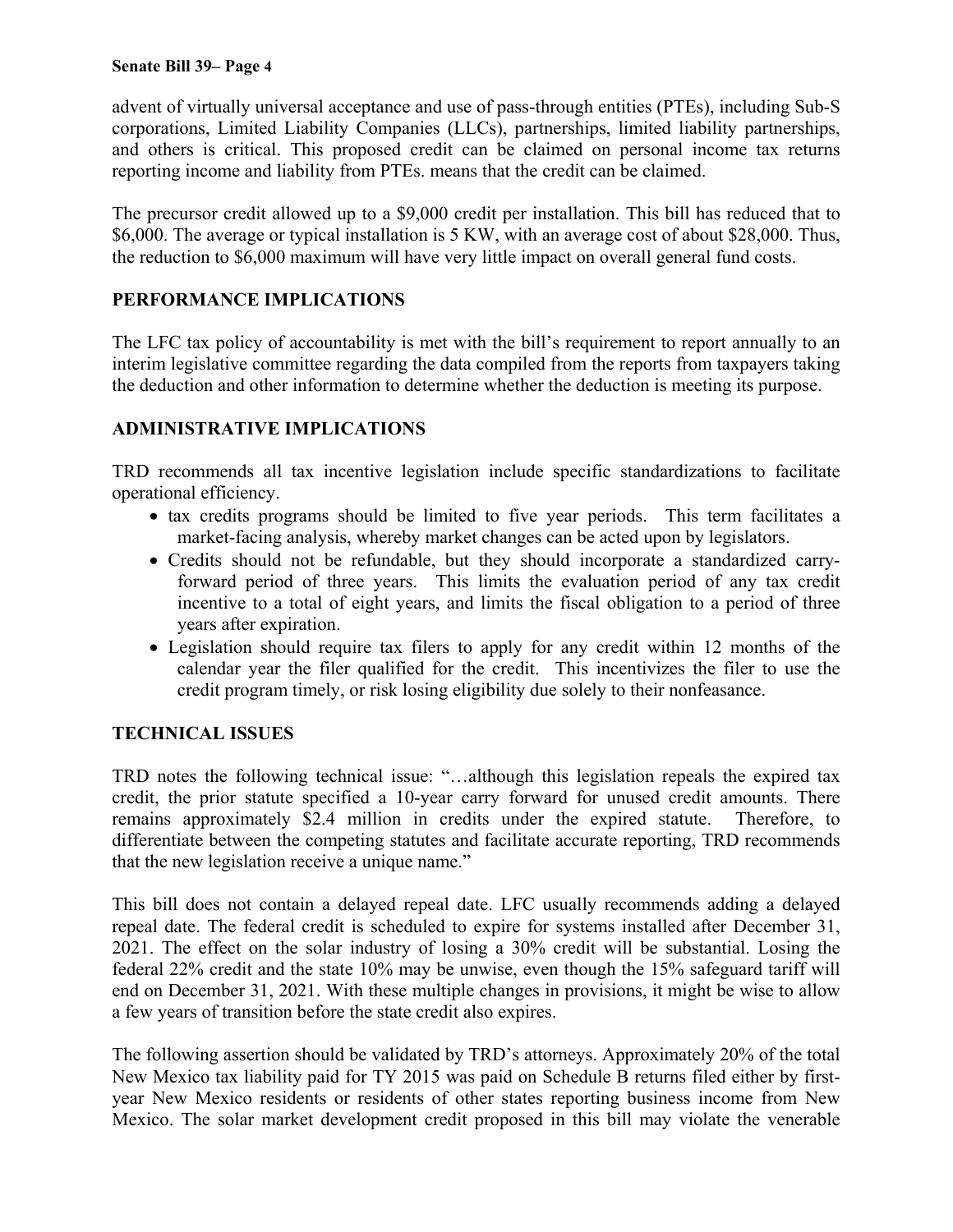#### **Senate Bill 39– Page 5**

U.S. Constitutional Interstate Commerce provisions because only solar installations in New Mexico are eligible for the credit.

### **OTHER SUBSTANTIVE ISSUES**

The federal credit limits lifetime claims for solar and other energy conservation household and business installations. This proposed state credit can be utilized annually without limit.

On January 22, 2018, the Trump Administration announced import tariffs on a portion of the total quantity of imported solar panels and modules.

| <b>Safeguard Tariffs on Imported Solar Cells and Modules</b> |                |                |                |  |
|--------------------------------------------------------------|----------------|----------------|----------------|--|
| Year 1 (2018)                                                | Year $2(2019)$ | Year $3(2020)$ | Year $4(2021)$ |  |
| 30%                                                          | 25%            | 20%            | 15%            |  |

\* First 2.5 gigawatt of imported cells are excluded from the additional tariff.

Federal Renewable Energy Tax Credits:

Solar-electric property

- $\bullet$  30% for systems placed in service by 12/31/2019
- $\bullet$  26% for systems placed in service after 12/31/2019 and before 01/01/2021
- $\bullet$  22% for systems placed in service after 12/31/2020 and before 01/01/2022
- There is no maximum credit for systems placed in service after 2008.
- Systems must be placed in service on or after January 1, 2006, and on or before December 31, 2021.
- The home served by the system does not have to be the taxpayer's principal residence.

Solar water-heating property

- 30% for systems placed in service by  $12/31/2019$
- $\bullet$  26% for systems placed in service after 12/31/2019 and before 01/01/2021
- $\bullet$  22% for systems placed in service after 12/31/2020 and before 01/01/2022
- There is no maximum credit for systems placed in service after 2008.
- Systems must be placed in service on or after January 1, 2006, and on or before December 31, 2021.
- Equipment must be certified for performance by the Solar Rating Certification Corporation (SRCC) or a comparable entity endorsed by the government of the state in which the property is installed.
- At least half the energy used to heat the dwelling's water must be from solar in order for the solar water-heating property expenditures to be eligible.
- The tax credit does not apply to solar water-heating property for swimming pools or hot tubs.
- The home served by the system does not have to be the taxpayer's principal residence.

Fuel cell property

- 30% for systems placed in service by  $12/31/2019$
- $\bullet$  26% for systems placed in service after 12/31/2019 and before 01/01/2021
- 22% for systems placed in service after 12/31/2020 and before 01/01/2022
- The maximum credit is \$500 per half kilowatt (kW).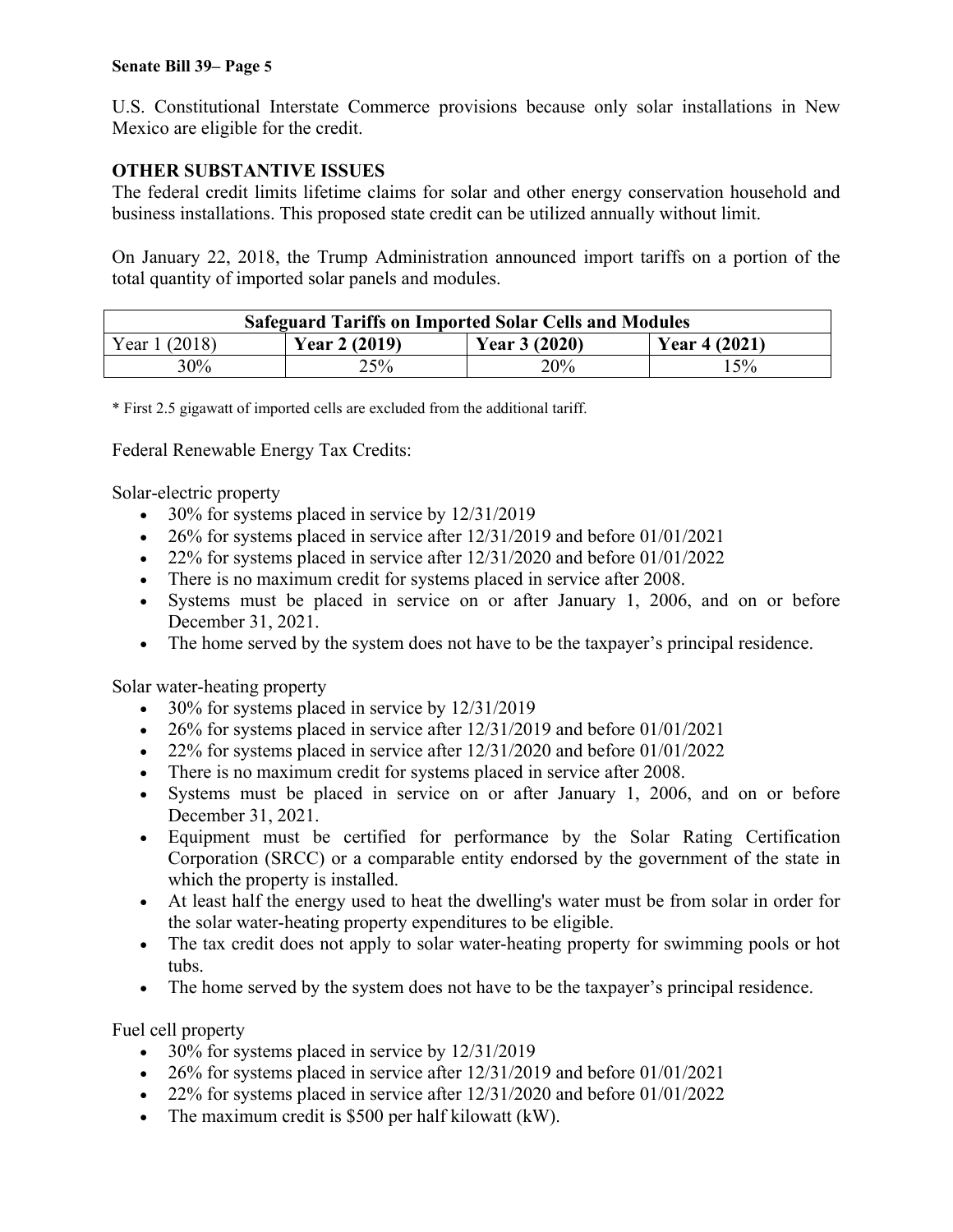- Systems must be placed in service on or after January 1, 2006, on or before December 31, 2021.
- The fuel cell must have a nameplate capacity of at least 0.5 kW of electricity using an electrochemical process and an electricity-only generation efficiency greater than 30%.
- In case of joint occupancy, the maximum qualifying costs that can be taken into account by all occupants for figuring the credit is \$1,667 per 0.5 kW. This does not apply to married individuals filing a joint return. The credit that may be claimed by each individual is proportional to the costs he or she paid.
- The home served by the system must be the taxpayer's principal residence.

Small wind-energy property

- $\bullet$  30% for systems placed in service by 12/31/2019
- $\bullet$  26% for systems placed in service after 12/31/2019 and before 01/01/2021
- 22% for systems placed in service after 12/31/2020 and before 01/01/2022
- There is no maximum credit for systems placed in service after 2008.
- Systems must be placed in service on or after January 1, 2008, on or before December 31, 2021.
- The home served by the system does not have to be the taxpayer's principal residence.

Geothermal heat pumps

- $\bullet$  30% for systems placed in service by 12/31/2019
- $\bullet$  26% for systems placed in service after 12/31/2019 and before 01/01/2021
- $\bullet$  22% for systems placed in service after 12/31/2020 and before 01/01/2022
- There is no maximum credit for systems placed in service after 2008.
- Systems must be placed in service on or after January 1, 2008, and on or before December 31, 2021.
- The geothermal heat pump must meet federal Energy Star criteria.
- The home served by the system does not have to be the taxpayer's principal residence. Significantly, The American Recovery and Reinvestment Act of 2009 repealed a previous limitation on the use of the credit for eligible projects also supported by "subsidized energy financing." For projects placed in service after December 31, 2008, this limitation no longer applies.

https://www.nrel.gov/docs/fy17osti/68925.pdf https://www.seia.org/solar-industry-research-data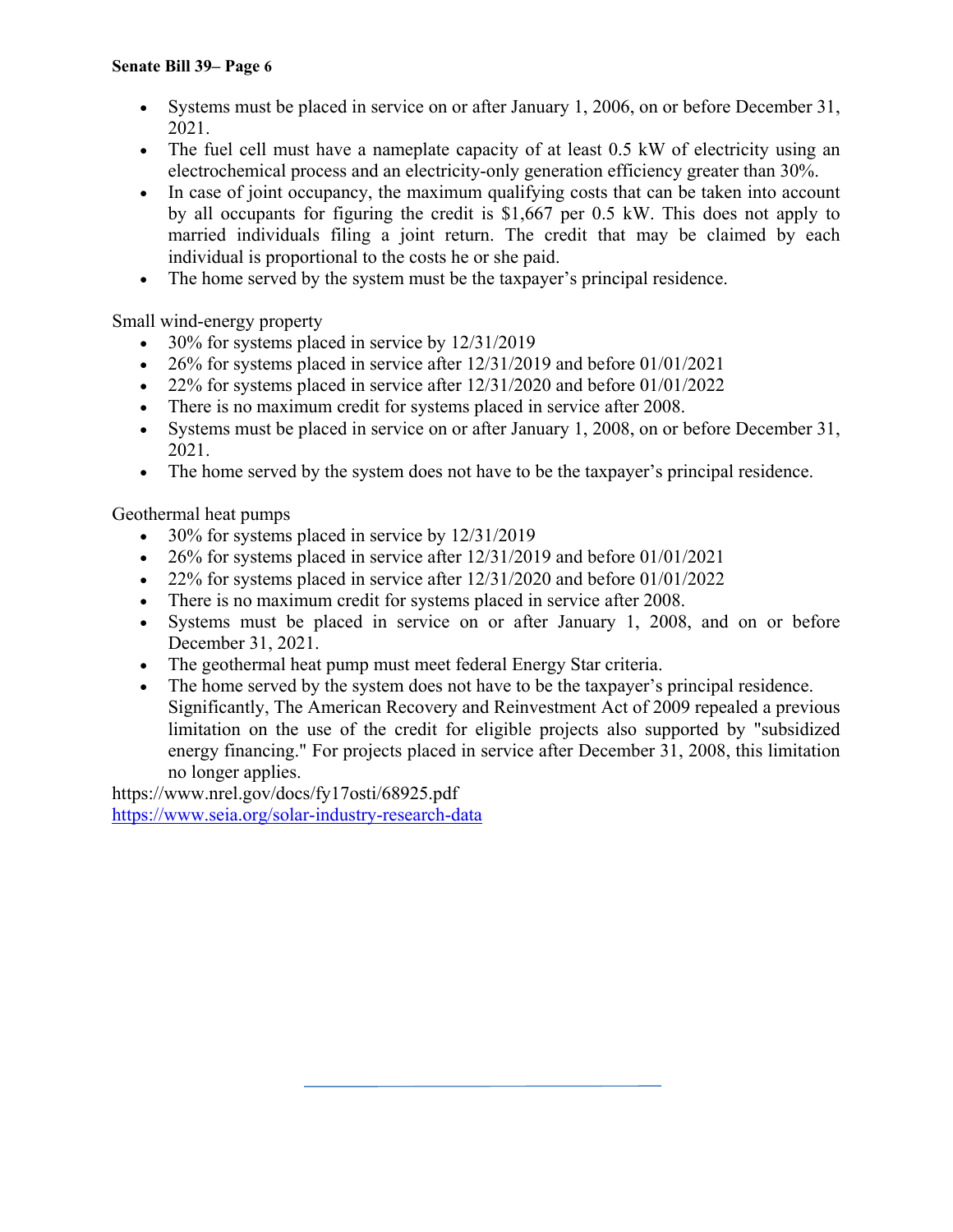

### **ALTERNATIVES**

The National Conference of State Legislatures (NCSL) estimates that 60 percent of a typical residential or commercial installation represents "soft costs." These include installation labor, profit for the installer, permit fees, and other costs. One way of reducing end costs to residents and businesses might be to reduce the soft costs by simplifying the permitting process.

According to various sources, several New Mexico utilities still offer some level of renewable energy certificates. These certificates reduce the monthly bill to customers with solar generation by a contracted amount. These RECs have varied over time in New Mexico from a maximum of \$.13 per KwH (approximately \$120 per month for a 6 Kw array) to zero for arrays installed currently. Allowing PRC to adjust these RECs might be another option.

### **WHAT WILL BE THE CONSEQUENCES OF NOT ENACTING THIS BILL?**

The industry may shrink as a result of the combined effect of saturation or the combined effect of the loss of federal 22 percent to 30 percent credit and the advent of import duties of up to 30% of import price. While these bigger issues may dominate, failure to pass this bill may encourage additional companies to abandon the industry. This effect was noted in the solar credit for active solar systems – primarily for water and space heating – that provided a 10% state credit from roughly 1983 to the oil price collapse in mid 1986. First, the credit payments were delayed by a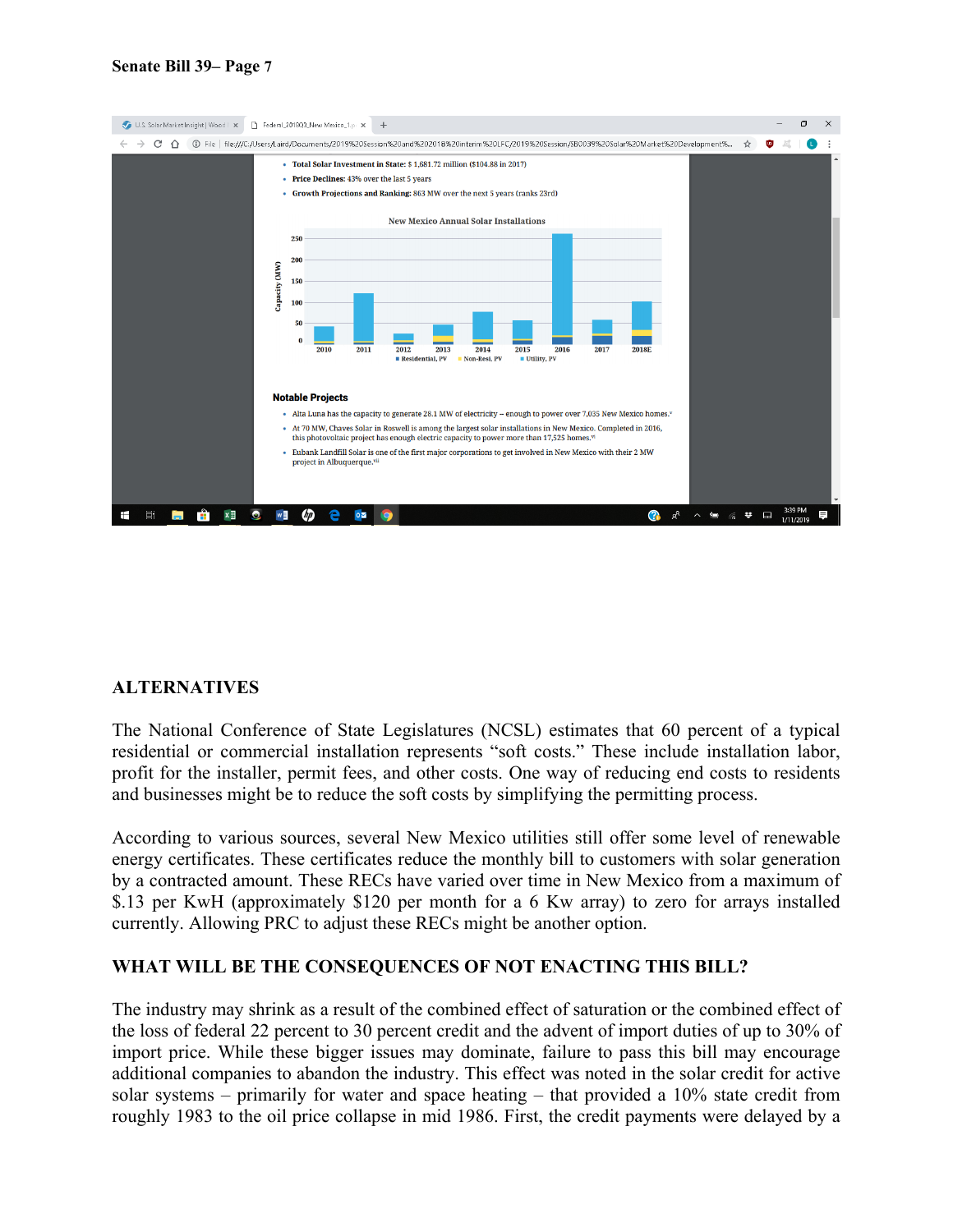year and then cancelled. The fledgling industry was decimated. The following tab le exhibits this:

| <b>Solar Credits</b> |               |              |  |  |
|----------------------|---------------|--------------|--|--|
| 72nd FY              | $(1983 - 84)$ | \$7,253,386  |  |  |
| 73rd FY              | $(1984 - 85)$ | \$10,932,695 |  |  |
| 74th FY              | $(1985 - 86)$ | \$9,920,269  |  |  |
| 75TH FY              | $(1986 - 87)$ | \$2,658,322  |  |  |
| 76TH FY              | $(1987 - 88)$ | \$226,934    |  |  |
| 77th FY              | $(1988-89)$   | \$179,961    |  |  |
| 78TH FY              | $(1989-90)$   | \$135,230    |  |  |
| 79TH FY              | $(1990-91)$   | \$180,210    |  |  |
| 80TH FY              | $(1991 - 92)$ | \$7,984      |  |  |
| 81ST <sub>FY</sub>   | $(1992-93)$   | \$2,955      |  |  |
| 82nd FY              | $(1993 - 94)$ | \$1,065      |  |  |

Unlike the current credit, the previous credit was apparently misused. Unethical operators "sought the rents", and largely consumed the 10% credit and a portion of the federal 30% credit. This effect was not well documented. The current credit was quite properly administered, largely because of the EMNRD certification for solar electric systems.

### **Does the bill meet the Legislative Finance Committee tax policy principles?**

- **1. Adequacy**: Revenue should be adequate to fund needed government services.
- **2. Efficiency**: Tax base should be as broad as possible and avoid excess reliance on one tax.
- **3. Equity**: Different taxpayers should be treated fairly.
- **4. Simplicity**: Collection should be simple and easily understood.
- **5. Accountability**: Preferences should be easy to monitor and evaluate
- 1. Any tax expenditure reduces revenue. In this case, a personal income tax credit only reduces general fund revenue, whereas gross receipts tax expenditures tend to reduce both state level taxes and local taxes.
- 2. Economic efficiency is also suspect, since this tax expenditure serves to subsidize a particular form of economic activity.
- 3. Overall, the purchase of a 5 or 6 Kilowatt solar array for around \$28,000 puts this option out of the price range of about 80 percent of New Mexicans. It is, perhaps, still a luxury good. So the equity involved is suspect.
- 4. Because of the desirable feature of this tax expenditure that minimizes abuse but requires at least three state agencies to be involved (Construction Industries Division of RLD, TRD and EMNRD) and an Investor-Owned Utility (in case of grid-tied systems and the potential of Res), soft costs and approval delays add between \$3,200 and \$4,700 to the costs of a typical 5 Kw system. This complexity is necessary, but is also an opportunity.
- 5. Accountability is preserved with this credit because of the required TRD reporting to the legislature.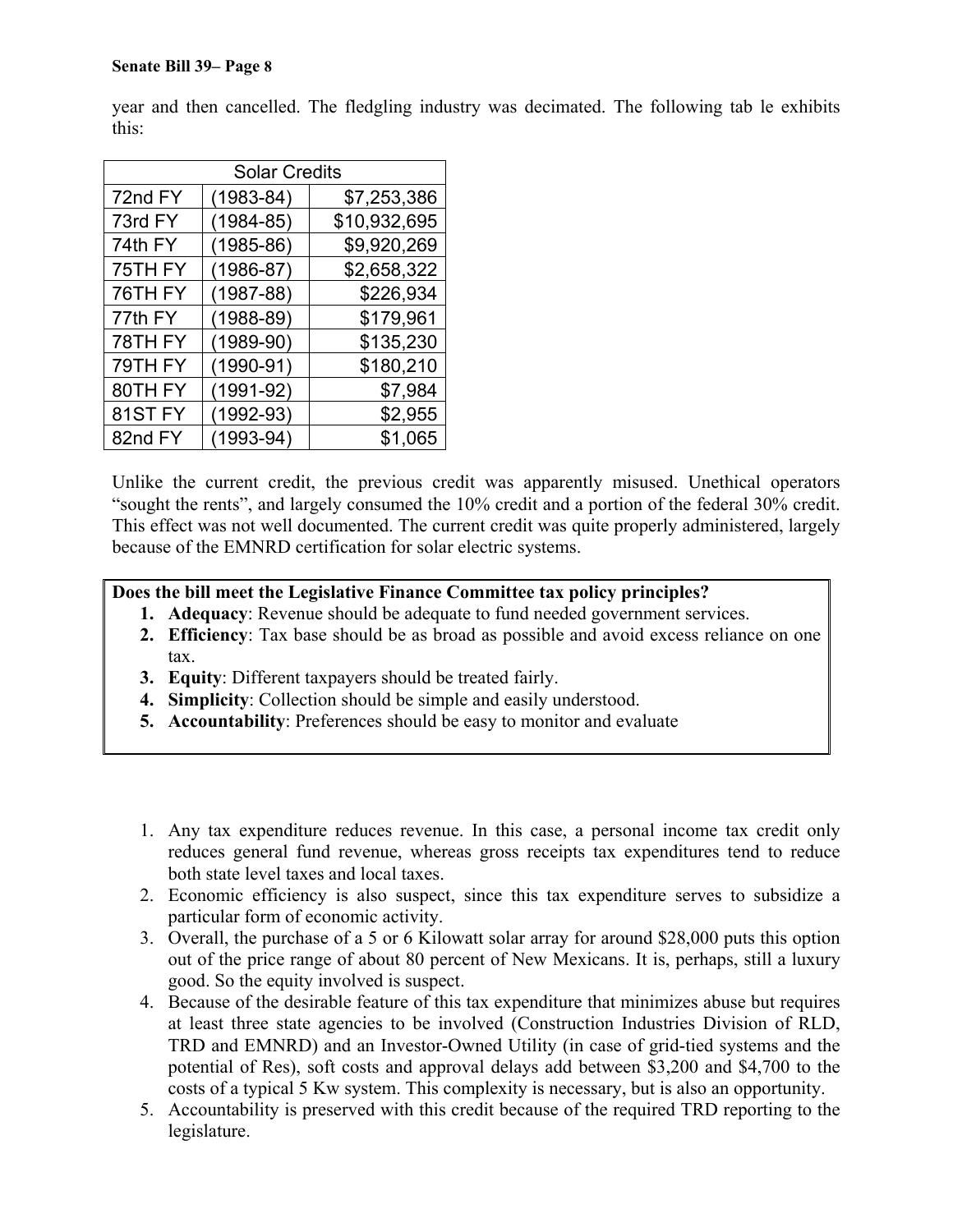### **Does the bill meet the Legislative Finance Committee tax expenditure policy principles?**

- **1. Vetted**: The proposed new or expanded tax expenditure was vetted through interim legislative committees, such as LFC and the Revenue Stabilization and Tax Policy Committee, to review fiscal, legal, and general policy parameters.
- **2. Targeted**: The tax expenditure has a clearly stated purpose, long-term goals, and measurable annual targets designed to mark progress toward the goals.
- **3. Transparent**: The tax expenditure requires at least annual reporting by the recipients, the Taxation and Revenue Department, and other relevant agencies.
- **4. Accountable**: The required reporting allows for analysis by members of the public to determine progress toward annual targets and determination of effectiveness and efficiency. The tax expenditure is set to expire unless legislative action is taken to review the tax expenditure and extend the expiration date.
- **5. Effective**: The tax expenditure fulfills the stated purpose. If the tax expenditure is designed to alter behavior – for example, economic development incentives intended to increase economic growth – there are indicators the recipients would not have performed the desired actions "but for" the existence of the tax expenditure.
- **6. Efficient:** The tax expenditure is the most cost-effective way to achieve the desired results.

| <b>LFC Tax Expenditure</b><br><b>Policy Principle</b> | Met?                    | <b>Comments</b>                                                                                                                                                                                                   |  |
|-------------------------------------------------------|-------------------------|-------------------------------------------------------------------------------------------------------------------------------------------------------------------------------------------------------------------|--|
| <b>Vetted</b>                                         |                         |                                                                                                                                                                                                                   |  |
| <b>Targeted</b>                                       |                         |                                                                                                                                                                                                                   |  |
| Clearly stated purpose                                |                         | The solar industry in New Mexico can hardly be considered<br>new. Zomeworks began business in New Mexico in 1969 and<br>is still in business.                                                                     |  |
| Long-term goals                                       | $\overline{\mathbf{x}}$ | None stated.                                                                                                                                                                                                      |  |
| Measurable targets                                    | $\mathbf x$             | None stated                                                                                                                                                                                                       |  |
| <b>Transparent</b>                                    |                         |                                                                                                                                                                                                                   |  |
| <b>Accountable</b>                                    |                         |                                                                                                                                                                                                                   |  |
| Public analysis                                       | $\mathbf x$             |                                                                                                                                                                                                                   |  |
| <b>Expiration</b> date                                | ×                       |                                                                                                                                                                                                                   |  |
| <b>Effective</b>                                      |                         |                                                                                                                                                                                                                   |  |
| Fulfills stated purpose                               | ×                       | No purpose stated                                                                                                                                                                                                 |  |
| Passes "but for" test                                 | $\overline{\mathbf{x}}$ | The industry has been continuously growing, but may be in a<br>saturation phase.                                                                                                                                  |  |
| <b>Efficient</b>                                      | $\mathbf x$             | Credit serves to subsidize a particular but socially beneficial<br>industry. This may be a way of internalizing positive<br>externalities because of the non-polluting nature of solar-<br>generated electricity. |  |
| Met<br>Unclear<br>Key:<br>Not Met                     |                         |                                                                                                                                                                                                                   |  |